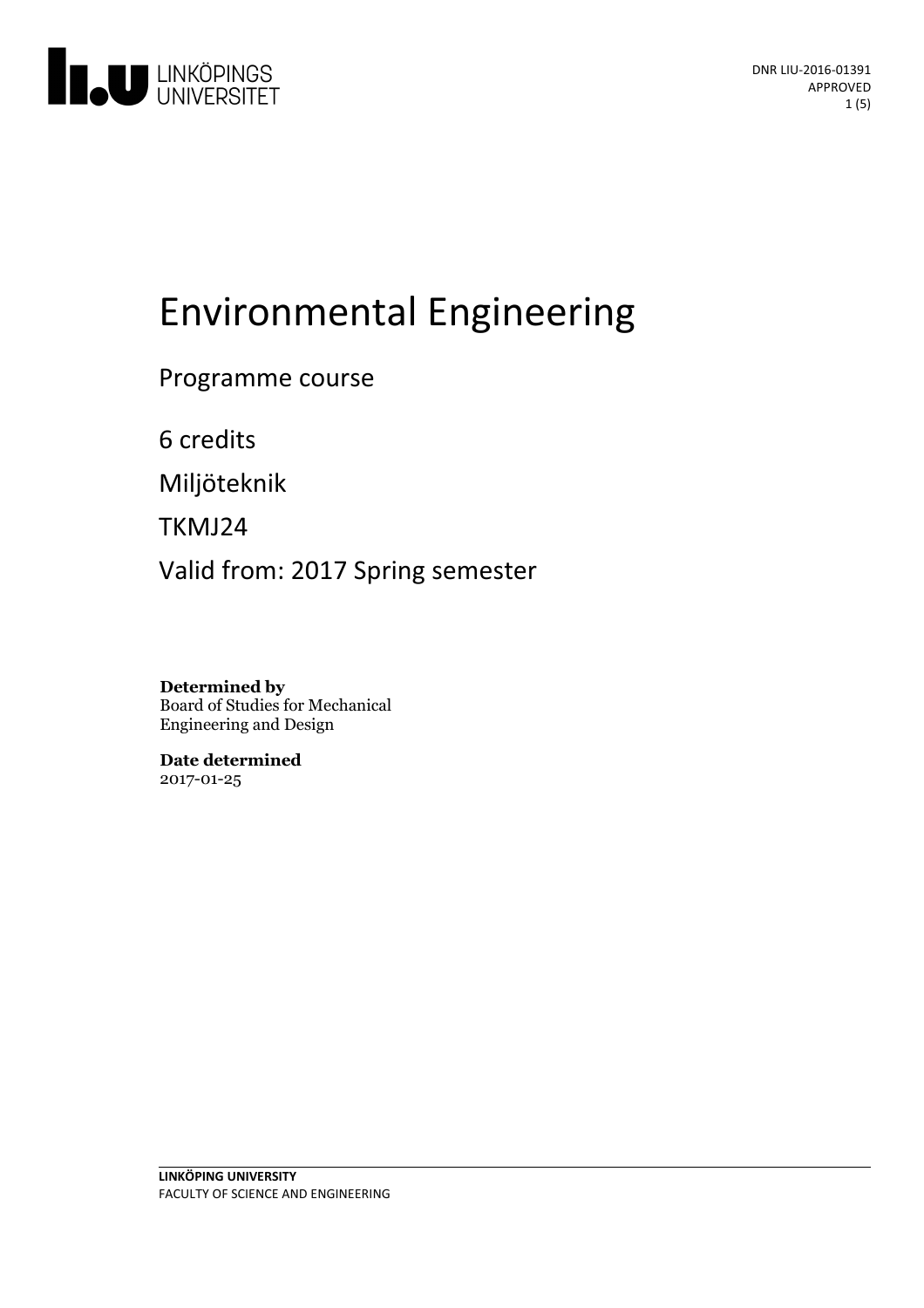## Main field of study

Energy and Environmental Engineering, Product Development, Mechanical Engineering

Course level

First cycle

#### Advancement level

 $G_1X$ 

#### Course offered for

- Energy Environment Management, M Sc in Engineering
- Electronics Design Engineering, M Sc in Engineering
- Mechanical Engineering, M Sc in Engineering
- Civil Engineering, B Sc in Engineering
- Engineering Electronics
- Chemical Analysis Engineering, B Sc in Engineering
- Air Transportation and Logistics
- Chemical Biology, M Sc in Engineering
- Biomedical Engineering, M Sc in Engineering
- Applied Physics and Electrical Engineering International, M Sc in Engineering
- Applied Physics and Electrical Engineering, M Sc in Engineering
- Civic Logistics
- Chemical Biology
- Engineering Biology, M Sc in Engineering
- Design and Product Development, M Sc in Engineering
- Protein Science, Master's programme
- Computer Science and Engineering, M Sc in Engineering
- Information Technology, M Sc in Engineering
- Computer Science and Software Engineering, M Sc in Engineering

#### Entry requirements

Note: Admission requirements for non-programme students usually also include admission requirements for the programme and threshold requirements for progression within the programme, or corresponding.

#### **Prerequisites**

At least one year study of engineering. Basic knowledge of chemistry.

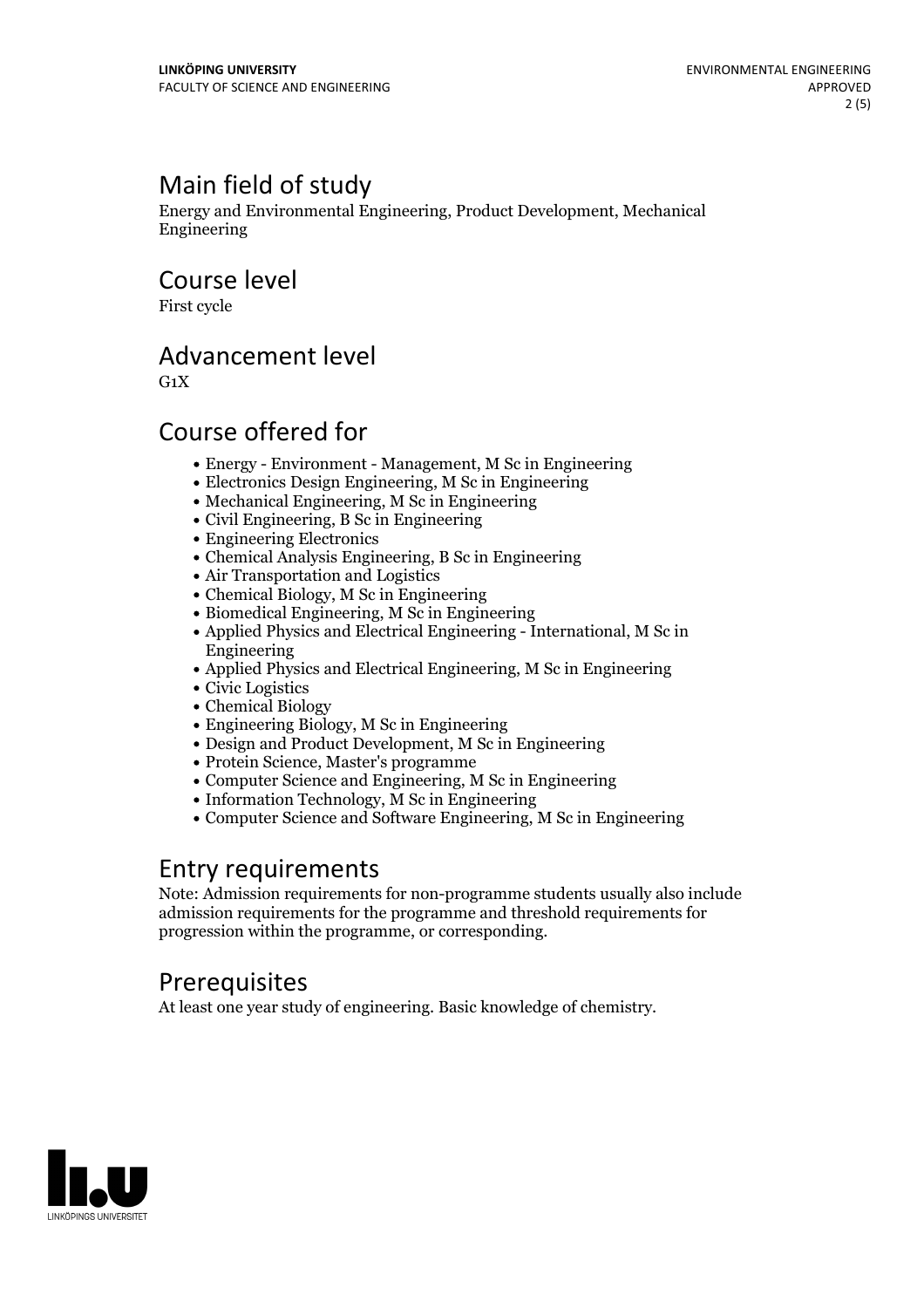# Intended learning outcomes

This course aims to contribute to knowledge and awareness about emergence of environmental problems and possible solutions of these problems. Focus is on the role of the engineer in proactive work to decrease environmental impact in relation to societal flows of material and energy. After successful completion of the course the student shall:

- Be able to describe the important environmental problems that has been presented during the course, and on an overall level, be able to describe the environmental and health effects these problems are causing,<br>• On an overall level, be able to describe the development within the
- environmental field, historically and today, and clarify how probable future scenarios concerning population growth and other societal development might affect the situation,<br>• Be able to apply the above mentioned knowledge by solving reality based
- case studies,<br>• Especially for important technical systems, be able to explain how they
- affect the environment , and through critical evaluation, explain how they
- can be adapted to reduce the environmental impact.<br>• Be able to describe central parts and characteristics of modern corporate environmental management.<br>• Be able to compile, present, and criticize a product report from a life cycle
- perspective,<br>• Be able to convert knowledge about environmental technologies by
- constructing and criticizing questions.

#### Course content

Emergence of and scientific background to environmental problems; sustainable development; environmental issues in relation to technical systems; technical, economical and political measures to solve environmental problems. The role of the engineer concerning the environment and sustainable development.

# Teaching and working methods

Lectures and assignments.

#### Examination

| UPG <sub>2</sub> | Approved assignment   | 2 credits | U.G        |
|------------------|-----------------------|-----------|------------|
| TEN <sub>1</sub> | A Written Examination | 4 credits | U, 3, 4, 5 |

#### Grades

Four-grade scale, LiU, U, 3, 4, 5

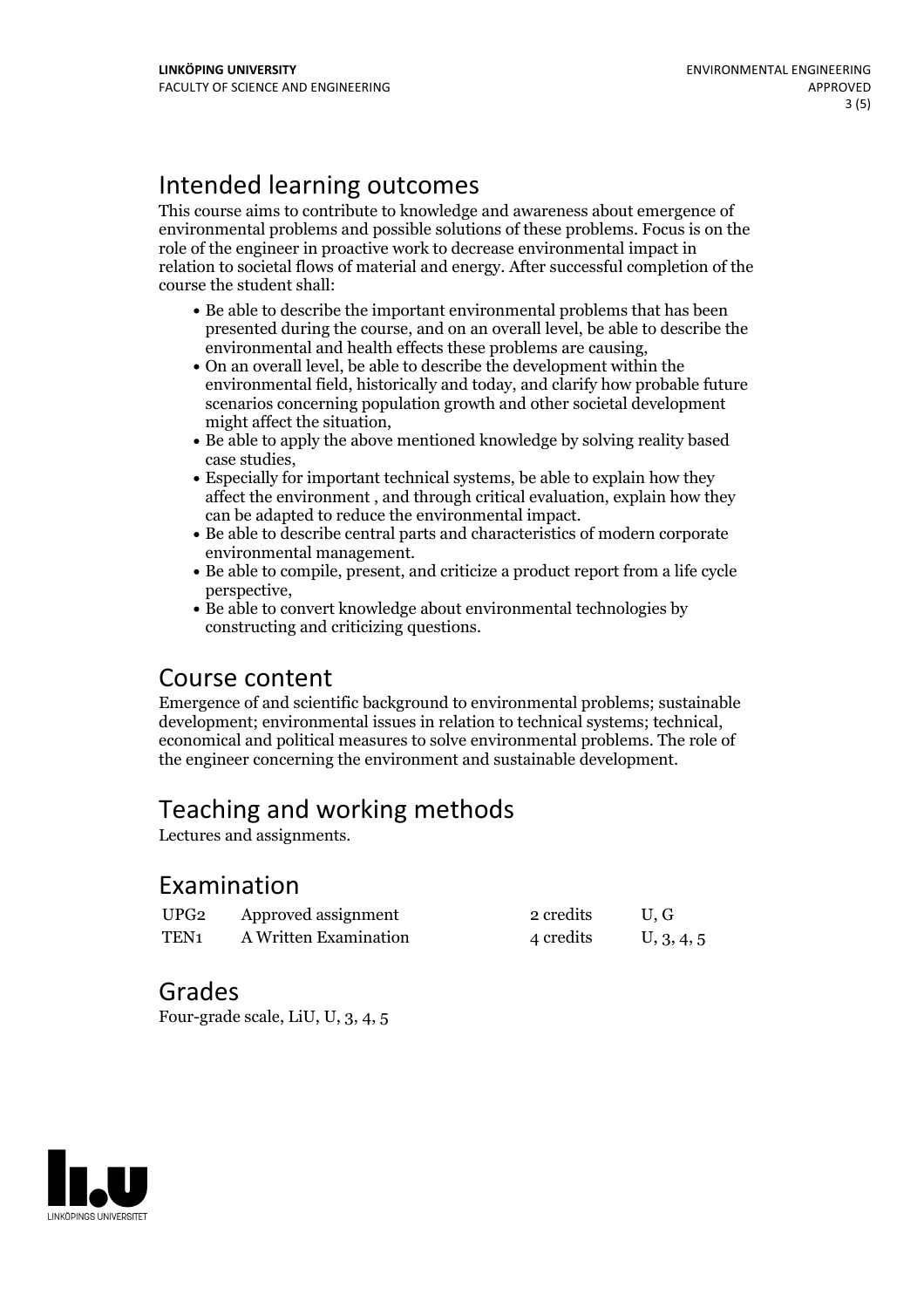### Other information

Supplementary courses: Miljömanagement, Industrial Ecology, Resource efficient Products

# Department

Institutionen för ekonomisk och industriell utveckling

## Director of Studies or equivalent

Niclas Svensson

#### Examiner

Carina Sundberg

#### Course website and other links

<http://www.iei.liu.se/envtech/utbildning/kurser/tkmj24?l=sv>

#### Education components

Preliminary scheduled hours: 45 h Recommended self-study hours: 115 h

### Course literature

#### **Additional literature**

#### **Books**

J. Ammenberg och O. Hjelm. (Redaktör), (2013) *Miljöteknik - för en hållbar utveckling.* Studentlitteratur ISBN: 978-91-44-09275-1